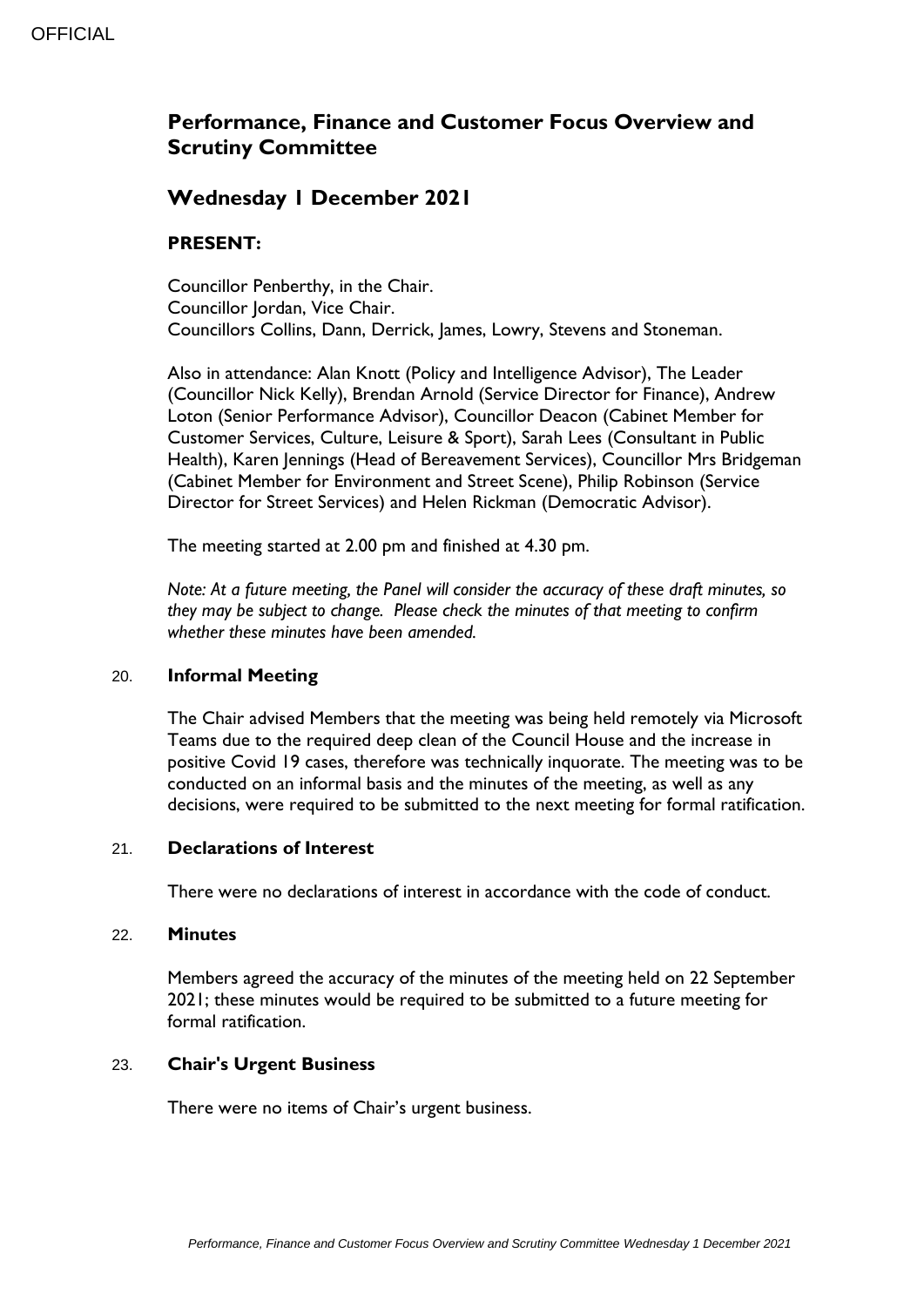### 24. **Policy Brief**

Alan Knott (Policy and Intelligence Advisor) presented the Policy Brief and advised Members that it contained key announcements in relation to legislation and policy change:

- $\bullet$  the Environment Act became law it would be driven by new legally binding environmental targets and enforced by a new independent Office for Environmental Protection (known as the OEP) to hold Government and other public bodies to account on their environmental obligations;
- the Department for Education had produced new guidance on the Education Act 2021 requiring schools to make uniforms affordable to all and for parents to get the best value for money;
- the Chancellor announced new requirements for businesses to set out their green credentials to potential investors and the roadmap to sustainable investing included rules which would apply to pension schemes, investment products, asset managers and were part of the Government's reforms to create a greener financial system;
- there were new duties for Council's to provide support and safe accommodation for victims of domestic abuse and this new regulation and guidance set out the support Councils were required to provide together with a requirement to work with partners such as the Police, local domestic abuse charities and published strategies on how they would provide support to victims by January 2022;
- the budget was announced in October 2021 and the core spending power for Councils was estimated to increase by approximately 3% in real terms – the Chancellor was providing Councils with  $£4.8b$  of new grant funding around social care and other services, and some headline announcements for Plymouth included £19.9m expansion of the George Park and Ride site through the levelling up fund, up to £50k to develop early stage proposals to reinstate passenger rail links between Tavistock and Plymouth through the restoring your railway ideas fund, and up to £90m for the new community forest in Plymouth and South Devon;
- $\bullet$  in relation to housing and homelessness, a further  $\pounds$ IIm has been allocated to support 23 re-development schemes across 15 councils and Plymouth has been awarded £600,000 for five sites;
- in relation to the community renewal fund, the Government announced two successful bids for Plymouth: Plymouth Sound National Marine Park (£655,000), and Stonehouse Union (£552,000);
- Plymouth was awarded £165,000 to help support rough sleepers over winter;
- a consultation that came out following the publication of the Policy Brief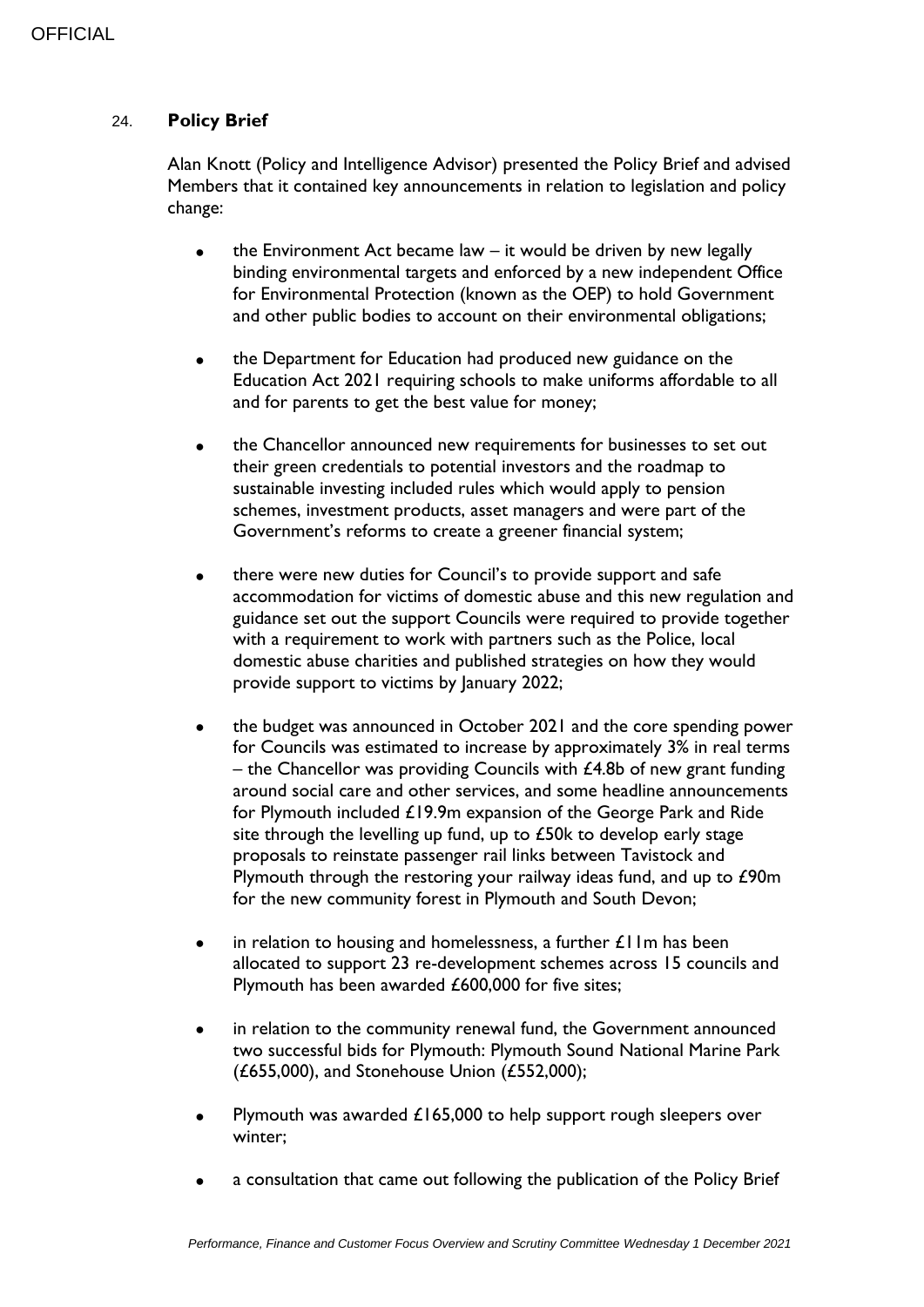regarding enhanced legal support for those facing eviction and repossession; it would close on 20 January 2022;

 there was a series of free workshops for elected members on investing in walking and cycling infrastructure projects; the Department for Transport was offering a programme between November and January - the link was provided in the brief.

### Members discussed:

- if Plymouth had the correct type of accommodation to support the victims of domestic abuse? Previously bed and breakfast accommodation was relied upon and this was not considered appropriate therefore was the Council in a position to adequately support those in need?
- in relation to the £65m support for vulnerable renters contained within the Policy Brief, how could the Council claim money for vulnerable renters? How would low income earners claim that money?
- with regards to the new standard for environmental reporting and the importance of green investments, would this affect the Council's procurement policies too? It was responded that officers were working with officers to develop and enhance the procurement approach as a result of this;
- had there been an update on what might be happening with green waste and environmental issues going through Government; it was responded that an update would be provided later in the meeting.

It was agreed that written responses would be provided for the questions posed by Members.

Members noted the update.

### 25. **Finance and Capital Monitoring Report September 2021**

The Leader (Councillor Nick Kelly) and Brendan Arnold (Service Director for Finance) presented the Finance and Capital Monitoring Report for September 2021 to Members.

Key points highlighted included:

- the report covered both the revenue forecasts and the capital position as at the end of September 2021 and were the same figures as those presented at full Council on the 22 November 2021 with the capital programme being voted through;
- the capital programme had been updated to reflect the newly approved schemes and full disclosure of the revenue savings targets and latest forecasts with regards to delivery. The forecast revenue outturn after the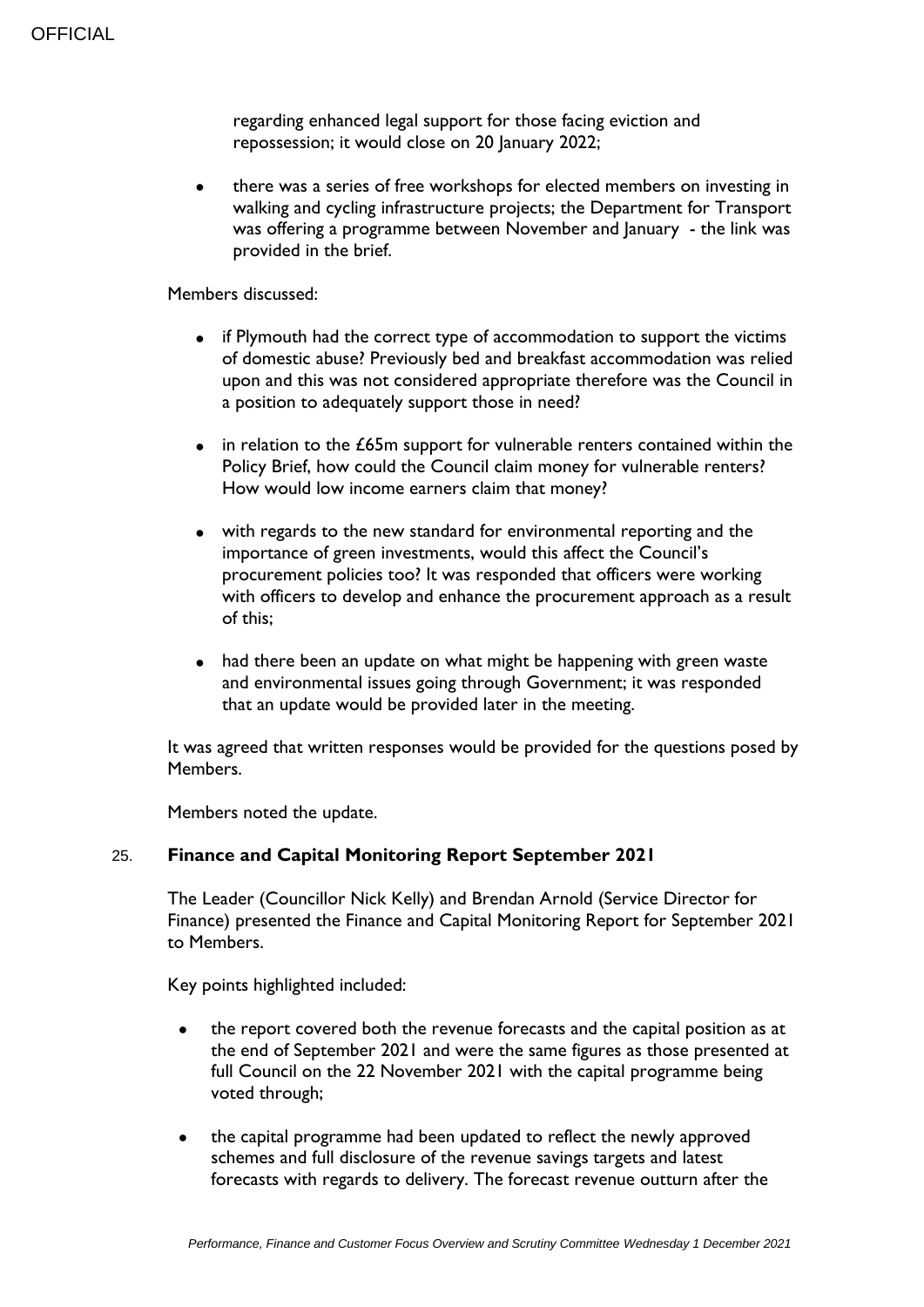application of COVID grants and accounts or mitigating actions, was currently in overspend of £729k;

- the Customer and Corporate Services directorate, moved from an overspend of £1.185 million to £765k, and this positive movement was attributed to further vacancy management and treasury savings; the Director was continuing to explore further opportunities to manage this position;
- the Place Directorate was reporting an overspend of approximately £38,000 which was an adverse movement from month 5 where there was an underspend of £139k and this was due to the pressure on income targets, especially around car parking. Service areas were taking action to mitigate these additional costs and loss of income;
- the position of the additional costs and income lost due to COVID was currently showing a drawdown against grants of £16.562m; officers and members would work closely to manage the finances towards a balanced position at the end of the year;
- after the second quarter the Council was reporting achieved savings of just over £3m and savings on track of a further £6.41 million making a total of just under  $£9.5$  million of the  $£13.845$  million target savings for revenue; with regards to capital and the five year capital budget from 2021 to 2026 it was currently forecast at approximately £647.5m as at the 30 September 2021 and it's been adjusted to take into account the newly approved schemes and to adjust future funding assumptions.

Members discussed:

 the £420k saving in the Corporate and Customer Services directorate from £1.185m overspend down to £765k and how that would impact on the performance; it was responded that there was a significant downward variance due to the sensible and pragmatic judgments about the use of temporary staff

which was done in a way so that performance was not adversely affected. In addition the Directorate has tightened its belt in terms of expenditure and so there was not the same level of orders for some goods and services going through to bring the overspend under control;

- was the use of temporary staff more generally used across customer services and on what scale? It was responded that a written response could be provided however the Strategic Director of Customer and Corporate Services also covered finance, FM as well as customer services. The current vacancy rate across the department was in excess of approximately 6% of the establishment. The business support review that was started last year was now coming to fruition. The consultation process has been completed with the new structure due to be implemented on 12 January 2022; there would be some savings that are drawn from that;
- in respect of the capital programme, could reassurance be provided that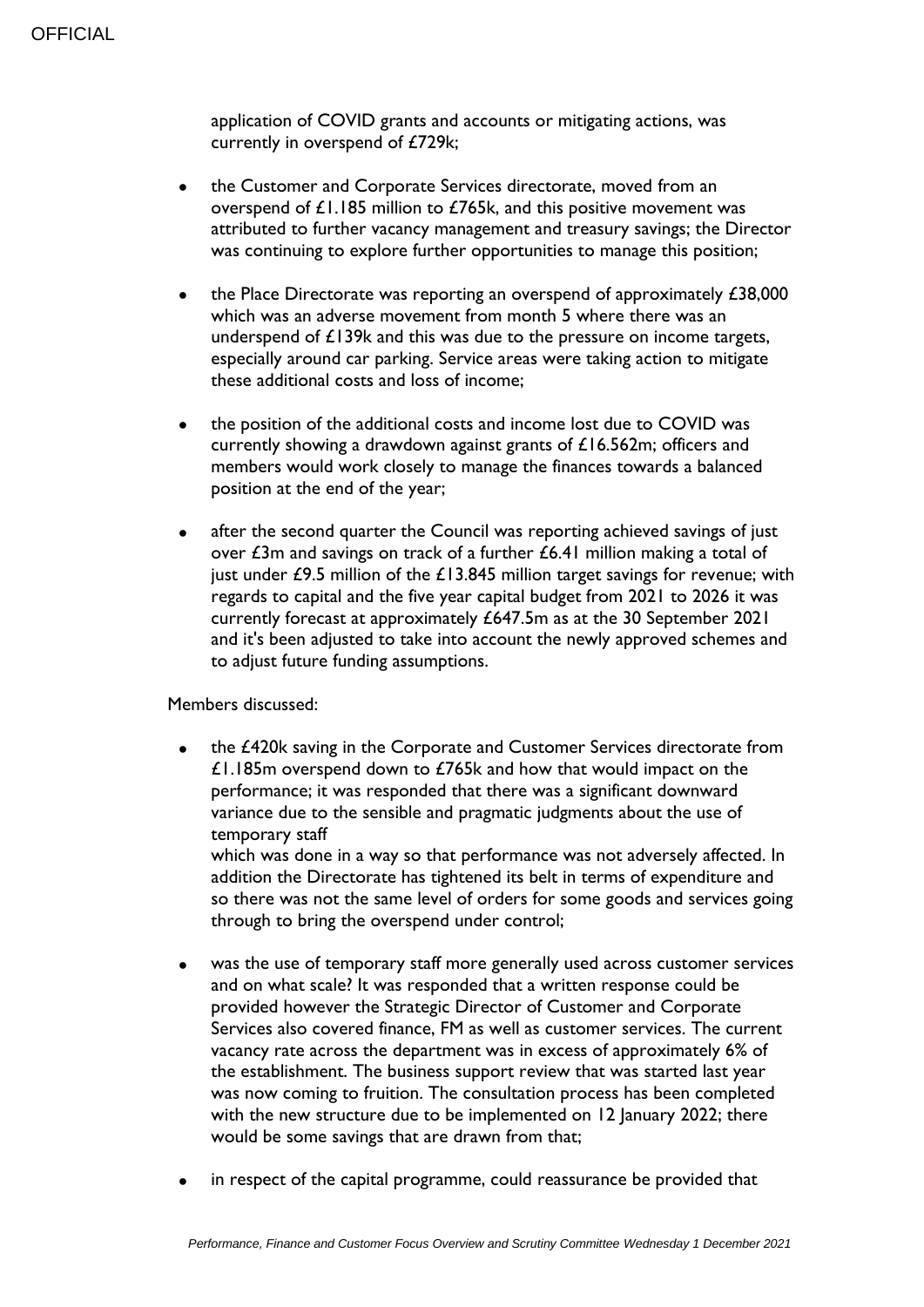there was some structure in place to look at the risk and cost base that was increasing specifically for construction related projects; it was responded that a structured review of business cases was already being undertaken and business cases submitted to the City Council Investment Board were considered if they were still affordable against the original business case. Members were advised that a written response to this would be provided to the committee;

- were the grants from government addressing the overspend within the childrens and adults social care department? Were the council expecting to receive further grants from Government? It was responded that the Covid 19 grants that have been provided in the drawdowns that have been made in terms of additional monies. Inflation was spiking around 4%, and that made everything far more expensive. The children and adults departments were still under pressure however were presently sitting within the budget assumptions that were built in when the 2021/22 budget was set;
- an indication as to what the £500k savings in facilities managements included and when it would be delivered; it was responded that condition surveys were currently being carried out on the corporate estate and this would achieve savings with shortfalls coming from within the Customer and Corporate Services department; the surveys were expected to be completed by the end of February;
- responses were still required regarding costs for manifesto commitments that were raised at a previous meeting; it was responded that some information had already been provided to a number of questions however the final responses linked to mitigation, would be provided.

It was agreed that –

- 1. Members note the Finance and Capital Monitoring Report September 2021;
- 2. Members were advised that a written response would be provided detailing the risk and affordability of the council's business cases, specifically regarding construction, would be provided.

### 26. **Corporate Plan Performance Report Q2 2021/ 22 - to follow**

The Leader (Councillor Nick Kelly) and Andrew Loton (Senior Performance Advisor) presented the Corporate Plan Performance Report Q2 2021/22 to Members and highlighted the following key points:

- this was the second of the quarterly Corporate Plan Performance reports that was produced and it covered the period from July to September 2021;
- strong performance to date and some of the key areas of good performance in the report could be found on page 10 of the agenda pack. Specifically there was an improvement in the household waste collection for recycle, reduce or composting with an increase in quarter one of 21/22 to 37.3% and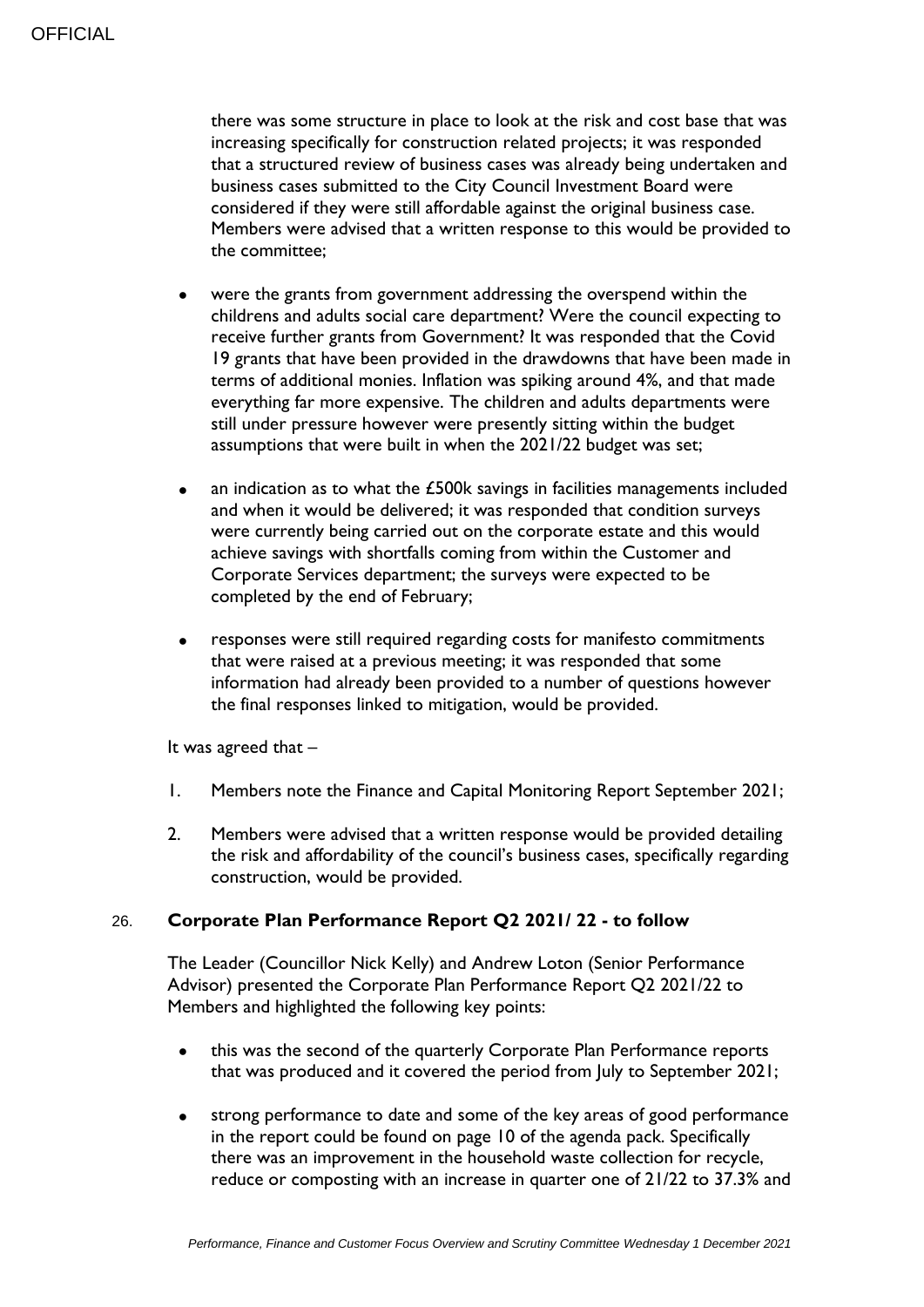then a further increase in quarter two to 40.1% exceeding the target of 39%;

 the report was set out in a user friendly format to clearly showcase trends and performance and enable scrutiny to hold the executive to account.

#### Members discussed:

- the importance of performance indicators, RAG ratings and especially trend to clearly demonstrate the direction of travel. A brief explanation would also make it clear what was happening in each area of concern; it was responded that there was an indication of trend in the report however due to the amount of information linked to each area the information was instead summarised in order to give an overview. Officers would use feedback provided to consider how the information in future reports could be displayed to adequately provide the trend and detail required;
- how many families with children were being housed in bed and breakfast accommodation for more than two weeks? It was responded that families were a priority for the service and that information whilst not included in the report was available and would be provided to Members.

It was agreed that:

- 1. Members note the content of the Corporate Plan Performance Report Q2 2021/22;
- 2. information upon the numbers of families that were being housed in bed and breakfast accommodation for more than two weeks would be provided to Members.

### 27. **Bereavement Services Update**

Councillor Deacon (Cabinet Member for Customer Services, Culture, Leisure & Sport), Sarah Lees (Consultant in Public Health) and Karen Jennings (Head of Bereavement Services) presented the Bereavement Services Update to Members and highlighted the following key points:

- the fire in Efford cemetery in December 2019 emphasized the fact that the crematory provision in Plymouth required modernization; from March 2020, following a decision made by the portfolio holder, all funeral services in the city's chapels had been live streamed free of charge. This continued whilst numbers were restricted because of covid19;
- saying goodbye to loved ones was a key part of mourning and one of the hardest challenges for the team was having to restrict the number of people permitted to attend funeral services;
- despite the many challenges the demand for funeral services had been met throughout COVID restrictions with no delay to waiting times; the fees charged for cremation had not increased in 2020-2021 despite entering into a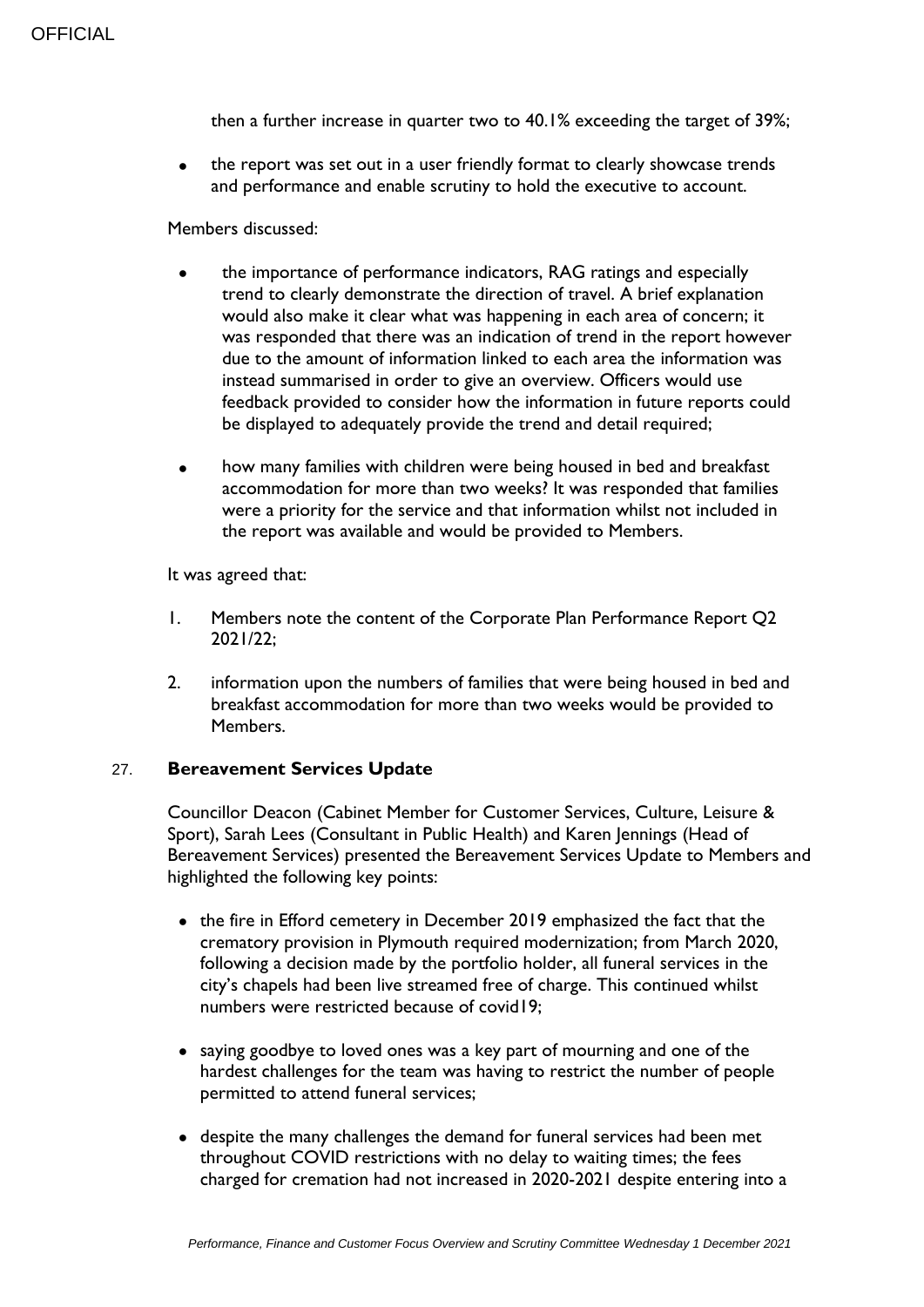pandemic with the increased expectation of deaths. Additional costs, such as webcasting had been met by COVID-19 grants;

• the key challenge with regard to the budget was the delivery of the capital programme for the new crematorium. Replacing the old equipment with new state of the art and environmentally friendly crematoria required finance and moving to a new location. The new facility would create bigger and better ceremony rooms, modern offices and a cafeteria. Phase three was due to start in the New Year; once completed the buildings would go up fairly quickly with the whole project due to be completed by spring 2023.

### Members discussed:

- the acknowledgement that profit should not be made from the crematorium service; how was this approached in the accountancy of the Council's finances? It was responded that work was still ongoing as to different operating models for a financial solution however a detailed response would be provided via a confidential briefing note to Members;
- were there any differences to the plans for the new crematorium and cemetery? It was responded that the quality and the front of house services would not be affected that was value engineered out. Changing the design so that block work was used instead of precast concrete was a more cost effective approach and would save time.

It was agreed that –

- 1. Members note the Bereavement Services Update;
- 2. a confidential briefing note would be provided to Members on the accounting treatment for the crematorium services.

### 28. **Environment Bill Update - verbal**

Councillor Mrs Bridgeman (Cabinet Member for Environment and Street Scene) and Philip Robinson (Service Director for Street Services) provided a verbal update on the Environment Bill and highlighted the following key points:

- the Environment Bill had gained royal assent and was now the Environment Act;
- in the new year a joint briefing between Councillors Mrs Bridgeman and Dann would be scheduled to discuss the wider implications of the Environment Act – this would also be made available for all Members;
- the Environment Act was much wider than just waste and resources, it covered the areas of governance, environmental principles, water, nature, and air. One of the principles that underpinned the Act was that it would take pressure off local authorities and shift the cost to businesses;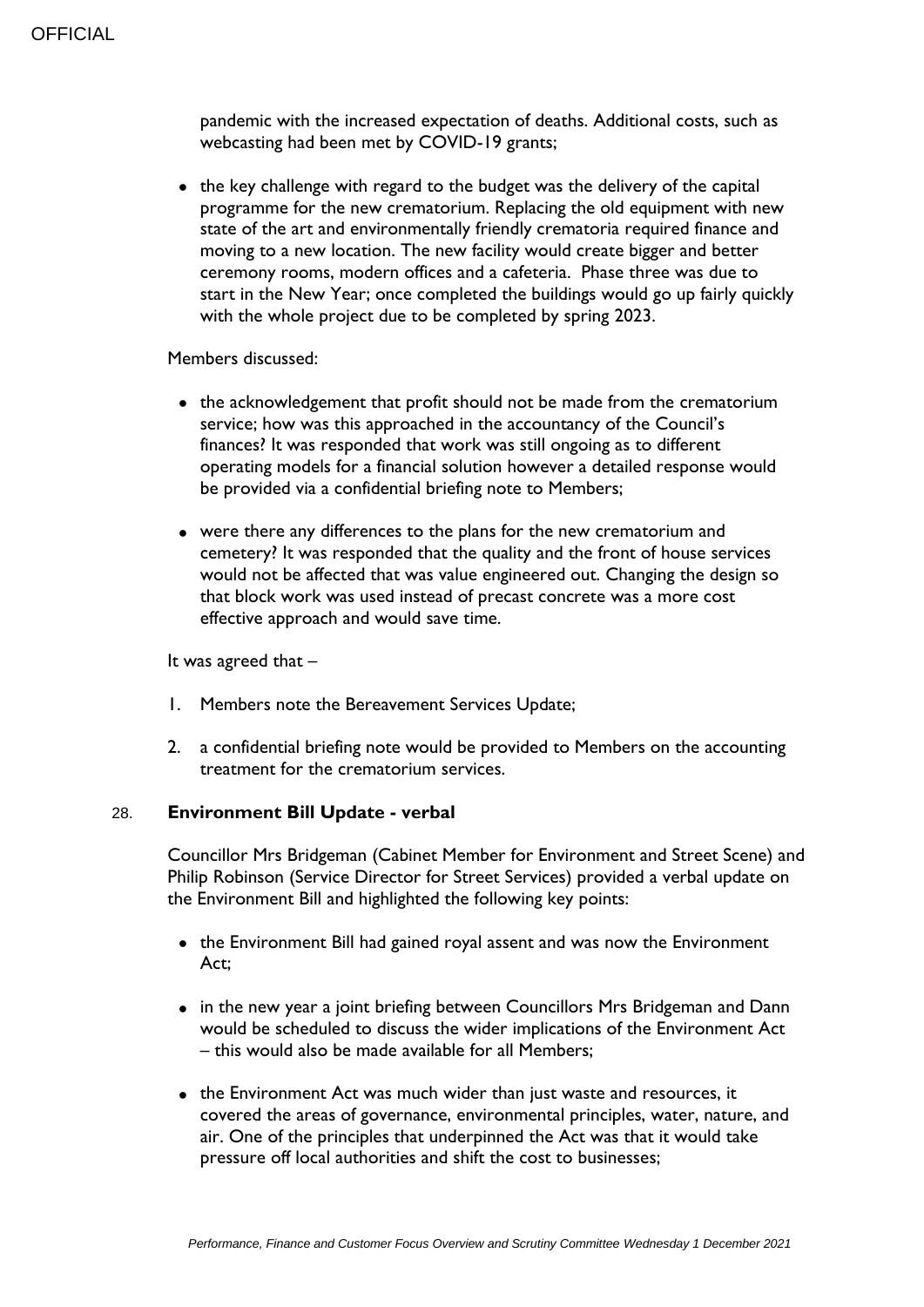- in terms of electronic waste tagging, products would carry resource efficiency labels;
- the intention was for the Council, where possible, to convert the fleet vehicles to electric or more environmentally friendly options.

Members discussed:

- the importance of Councillor Mrs Bridgeman as Cabinet Member for Environment and Street Scene, taking action to assess current business cases affected by the Environment Act contained appropriate procurement routes; it was responded that this was already being done;
- who was the Senior Responsible Officer for the oversight and implementation of work to come out of the Environment Act? It was responded that this would be specified in the written briefing provided to Members;
- what was the governance surrounding the Environment Act and the impact upon the Council? It was discussed that this should be considered by the Scrutiny Management Board so that further cross party scrutiny could take place.

It was agreed that –

- 1. Members note the Environment Bill Update;
- 2. a written report on the Environment Act and the implications for the Council would be provided to Members; this would also detail the senior responsible officer and governance structures;
- 3. the Scrutiny Management Board should discuss the Environment Act at a future meeting in order to ensure that appropriate plans were in place to scrutinise the impact that this would have on Plymouth and the Council and it's finances.

### 29. **Tracking Decisions**

Members discussed the tracking decisions document and highlighted that information requested at previous meetings was still outstanding.

It was agreed that this information would be requested again.

#### 30. **Work Programme**

Members discussed the draft work programme specifically regarding the customer services strategy as well as scrutiny into leisure services. It was highlighted that the work programme may need to be amended slightly to fit in scrutiny.